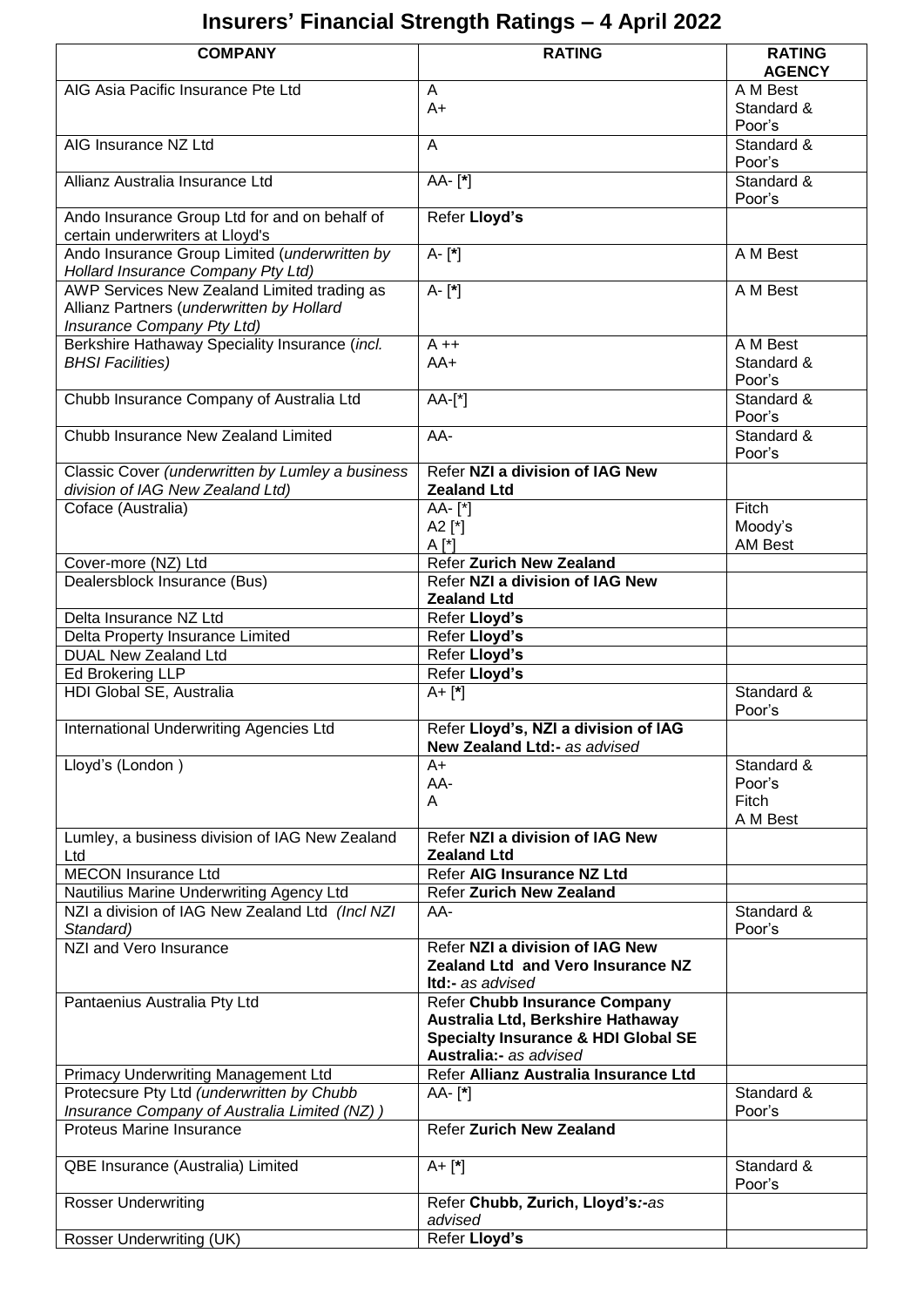## **Insurers' Financial Strength Ratings – 4 April 2022**

| Sage Partners Ltd                                   | Refer Lloyd's                            |            |
|-----------------------------------------------------|------------------------------------------|------------|
| <b>Star Underwriting Agents Ltd</b>                 | Refer Vero Insurance NZ Ltd              |            |
| Swann Insurance                                     | Refer NZI a division of IAG New          |            |
|                                                     | <b>Zealand Ltd</b>                       |            |
| TAI a division of Insurance Wholesale Limited       | Refer Lloyd's                            |            |
| The New India Assurance Company Limited             | $B++$                                    | A M Best   |
| <b>TLC Insurance Limited</b>                        | Refer Lloyds, Berkshire Hathaway         |            |
|                                                     | Specialty Insurance, Vero Liability:- as |            |
|                                                     | advised                                  |            |
| Topsail Insurance Pty Ltd                           | Refer Lloyd's                            |            |
| <b>Velos Insurance Services Ltd</b>                 | As advised                               |            |
| Vero Insurance NZ Ltd (Auckland, Hamilton,          | AA-                                      | Standard & |
| Timaru) (Incl, Vero Liability Insurance Ltd, Vero   |                                          | Poor's     |
| Marine Insurance)                                   |                                          |            |
| XL Insurance Company SE                             | $A+[*]$                                  | A M Best   |
|                                                     | $AA-[^*]$                                | Standard & |
|                                                     |                                          | Poor's     |
| Zurich New Zealand (underwritten by Zurich          | AA- [*]                                  | Standard & |
| Australian Insurance Limited). (Incl Auto, General, |                                          | Poor's     |
| Marine)                                             |                                          |            |
|                                                     |                                          |            |

#### **LIFE INSURERS**

| <b>COMPANY</b>              | <b>FINANCIAL STRENGTH RATING</b> | <b>RATING AGENCY</b> |
|-----------------------------|----------------------------------|----------------------|
| AIA New Zealand Limited     | AA (Very Strong)                 | Fitch                |
| AMP Life Limited            | А-                               | Standard & Poor's    |
| Asteron Life                | A+                               | Standard & Poor's    |
| Cigna New Zealand           | A (Excellent)                    | A.M. Best            |
| Fidelity Life Assurance Ltd | A- (Excellent)                   | A.M. Best            |
| Partners Life               | A- (Excellent)                   | A.M. Best            |

#### **HEALTH INSURERS**

| <b>COMPANY</b>                     | <b>FINANCIAL STRENGTH RATING</b> | <b>RATING AGENCY</b> |
|------------------------------------|----------------------------------|----------------------|
| Accuro Health Insurance            | B+                               | A.M. Best            |
| AIA New Zealand Limited            | AA (Very Strong)                 | Fitch                |
| <b>NIB</b>                         | A- (Strong)                      | Standard & Poor's    |
| Partners Life                      | A- (Excellent)                   | A.M. Best            |
| Southern Cross Medical Association | A+ (Strong)                      | Standard & Poor's    |
| Unimed                             | A (Excellent)                    | A.M. Best            |

#### **KIWISAVER PROVIDERS**

| <b>COMPANY</b>                          | <b>FINANCIAL</b><br>. STRENGTH RATING | <b>AGENCY</b><br><b>TING</b><br><b>RA</b> |
|-----------------------------------------|---------------------------------------|-------------------------------------------|
| r Investment Management Ltd.<br>Booster | N/A                                   | N/A                                       |

**[\*]** Ratings carry an "Australian Policy Holder Preference" clause. However all non-life insurers operating in New Zealand are subject to Reserve Bank solvency requirements.

PIC Insurance Brokers Ltd cannot guarantee the solvency of an Insurer. If you require any further information on these companies or their financial statements please do ask us.